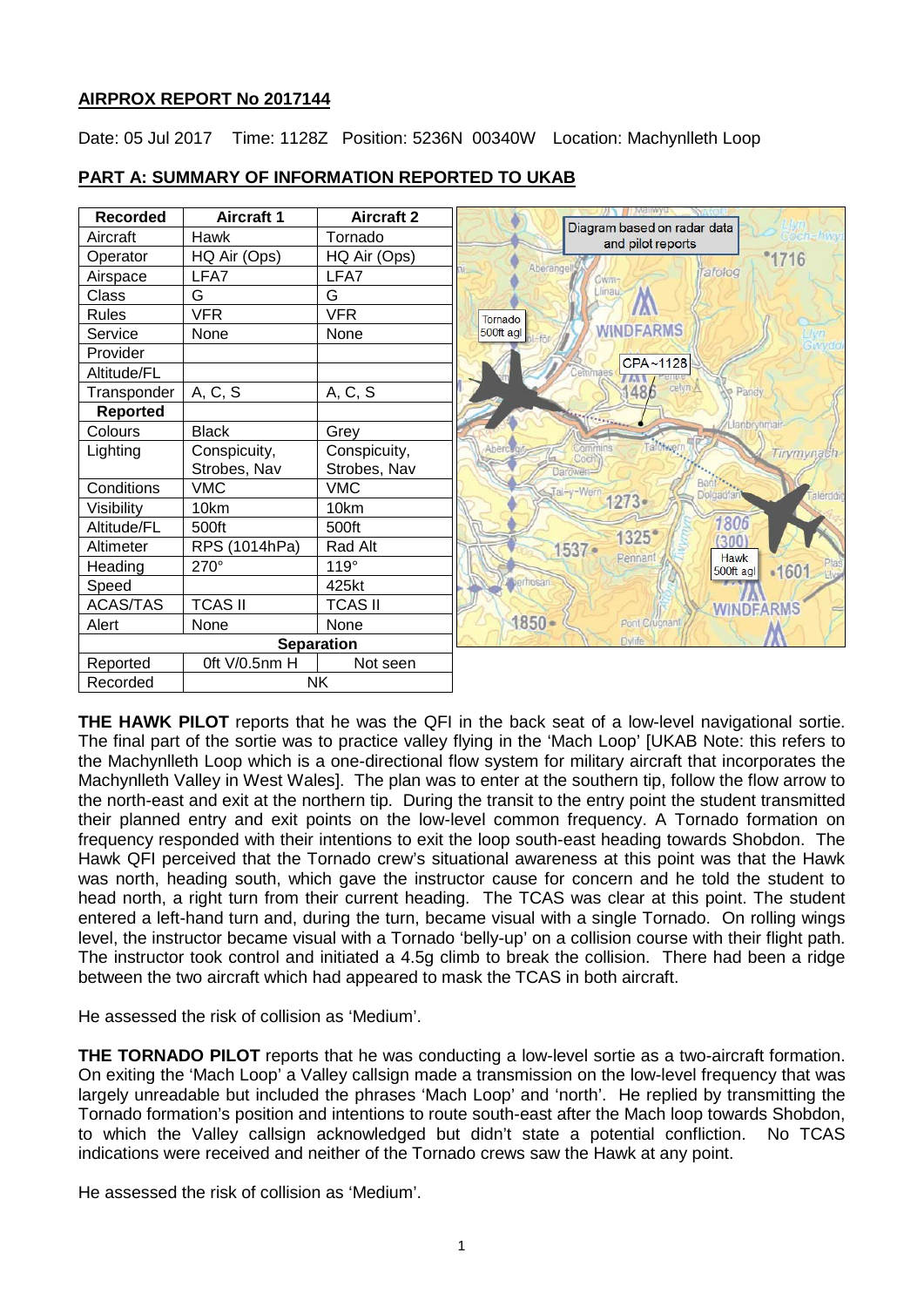# **Factual Background**

The weather at Valley was recorded as follows:

METAR EGOV 051121Z 28003KT 9999 FEW012 BKN030 18/14 Q1019 BLU NOSIG=

Ac flying in the valleys that constitute the Machynlleth Loop (see ½ mil LFC) should fly in an anticlockwise direction only. Increased vigilance is advised when joining or leaving the Loop for other ac or formations which may be entering or exiting the Loop; positional calls are to be made on the LL Common frequency immediately prior to joining or leaving the Loop<sup>[1](#page-1-0)</sup>.



Machynlleth Loop as depicted on the UK LFC

# **Analysis and Investigation**

# **UKAB Secretariat**

The incident did not show on the NATS radars, therefore the exact radar separation is not known.

The Hawk and Tornado pilots shared an equal responsibility for collision avoidance and not to operate in such proximity to other aircraft as to create a collision hazard<sup>[2](#page-1-1)</sup>. If the incident geometry is considered as head-on or nearly so then both pilots were required to turn to the right<sup>[3](#page-1-2)</sup>.

# **Comments**

# **HQ Air Command**

The MAC barriers available to the crews involved in this incident were pre-flight planning (through CADS), electronic conspicuity (through TCAS), procedures (through use of the radio) and lookout. Both crews submitted their routes to CADS and no confliction was highlighted. However, this barrier was weakened due to both crews being off their pre-planned timeline and an

 $\overline{\phantom{a}}$ <sup>1</sup> UKMLFHB

<span id="page-1-1"></span><span id="page-1-0"></span><sup>2</sup> SERA.3205 Proximity.

<span id="page-1-2"></span><sup>3</sup> SERA.3210 Right-of-way (c)(1) Approaching head-on.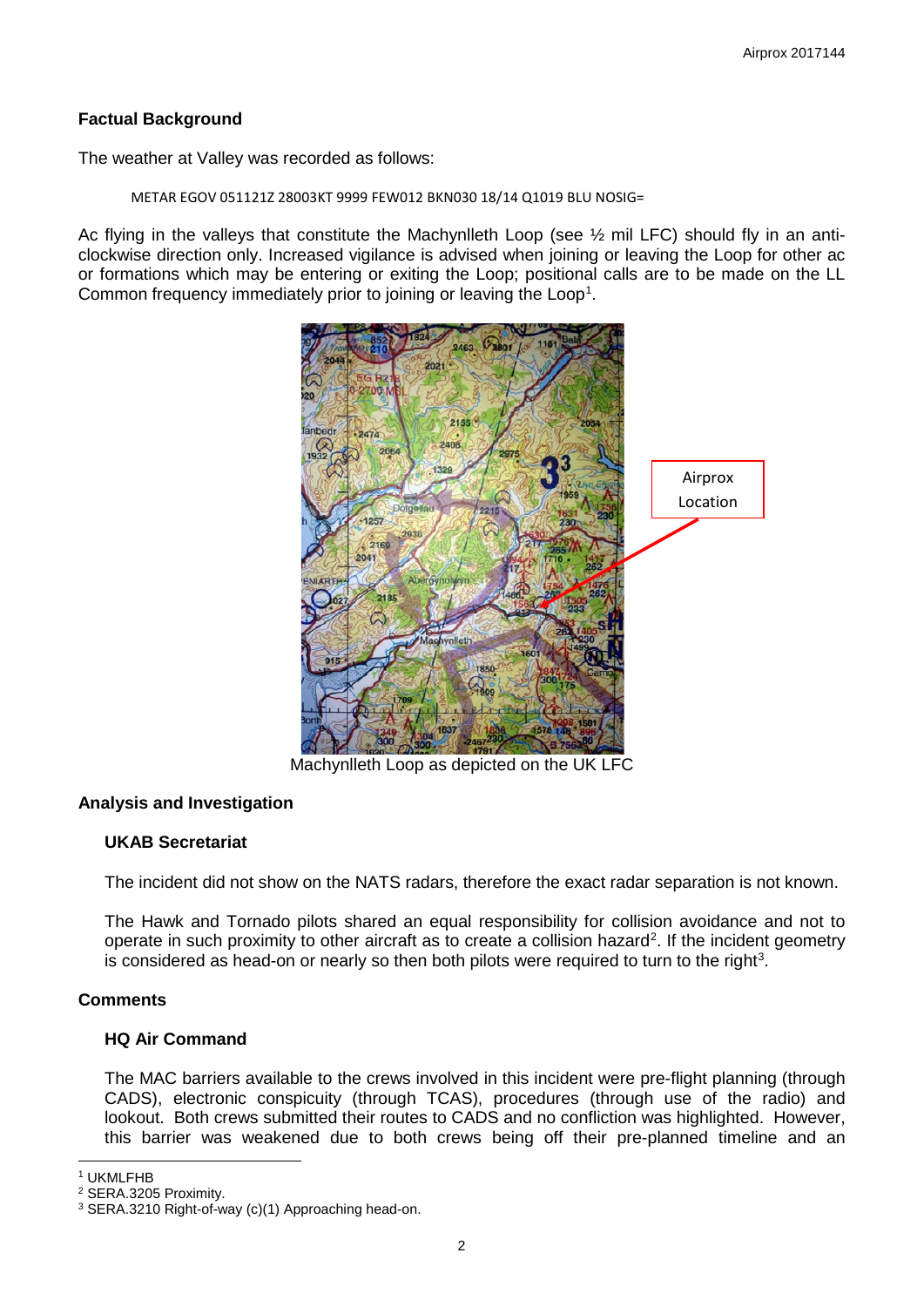unplanned confliction was therefore generated. Additionally, when operating at low-level in hilly terrain then it is highly likely that the line-of-sight requirement for radio and TCAS to operate efficiently will be compromised. This appears to be the case here where the positional call made by the Hawk crew – in accordance with extant orders and procedures – was not received in its entirety and the TCAS contacts only became apparent at short range. However, the positional information provided on the common frequency by the Tornado crew cued the lookout of the Hawk crew and they became visual with the Tornado as they manoeuvred to increase separation from the perceived position of the formation.

This incident highlights the need for a layered defence to MAC and that each barrier employed can never be perfect. Crews should maintain a constant awareness of the risk and be vigilant and rigorous to maximise the benefit of each barrier.

#### **Summary**

An Airprox was reported when a Hawk and a Tornado flew into proximity at 1128 on Wednesdav 5<sup>th</sup> July 2017. Both pilots were operating under VFR in VMC, and were operating low-level in LFA7.

#### **PART B: SUMMARY OF THE BOARD'S DISCUSSIONS**

Information available consisted of reports from the pilots of both aircraft radar photographs/video recordings and reports from the appropriate operating authorities.

The Board first looked at the actions of the Hawk pilot. As the Hawk was approaching their LL Mach Loop entry point he gave a call on the low-level frequency. He heard the Tornado pilot reply, but could not understand all of the message, most likely because of terrain blanking; however, he heard enough to cause him concern that the Tornado was in a similar position. Unfortunately, it was only once the instructor had told the student to turn away that they saw the Tornado. One of the RAF members told the Board that since the last Airprox in this area, new RT procedures had been implemented so that pilots now call prior to entering the loop. It was this call that the Hawk pilot made, and although they only heard half of the Tornado pilot's reply, it was enough to alert them rather than continue into conflict. Some members commented that, on hearing the Tornados in the area and becoming concerned about their perception of his flight path, the Hawk pilot may have been better placed by easing out of low-level immediately rather than staying low and simply turning away. However, it was recognised that this was a finely balanced decision between maintaining in the valley and therefore focusing lookout ahead and pulling out from the valley and potentially into conflict with an aircraft that might be crossing the valley above the ridge-lines.

For their part, the Tornado crews were already in the Mach loop when they heard the Hawk pilot's call, but couldn't fully understand his intentions; they sensibly responded to the call by just broadcasting their own position and intentions. Unfortunately none of them saw the Hawk as it flew past in the opposite direction; their perception was that the Hawk was following behind them from the North.

The RAF member pointed out that the encounter could have occurred in any valley in the low-level system but, because it was the Mach Loop, the one-way system and the need to make positional calls had prevented this incident from being more serious. The Board agreed that it was the nature of low-flying in hilly terrain that unseen conflicts could occur, and that was presumably part of the risk calculation that DHs made. The Board questioned why CADS had not highlighted the confliction to the crews in the planning phase prior to them getting airborne, but were informed that because both crews were slightly off their planned time-line, (i.e. one was early and one slightly late) CADS would not have shown a conflict. Members commented that it had been unfortunate that these changes to the Hawk and Tornado timings had negated CADS, which was designed to provide some mitigation for low-level operations; however, it was recognised that CADS could only provide generic situational awareness and was subject to the vagaries of actual flight routing and timing.